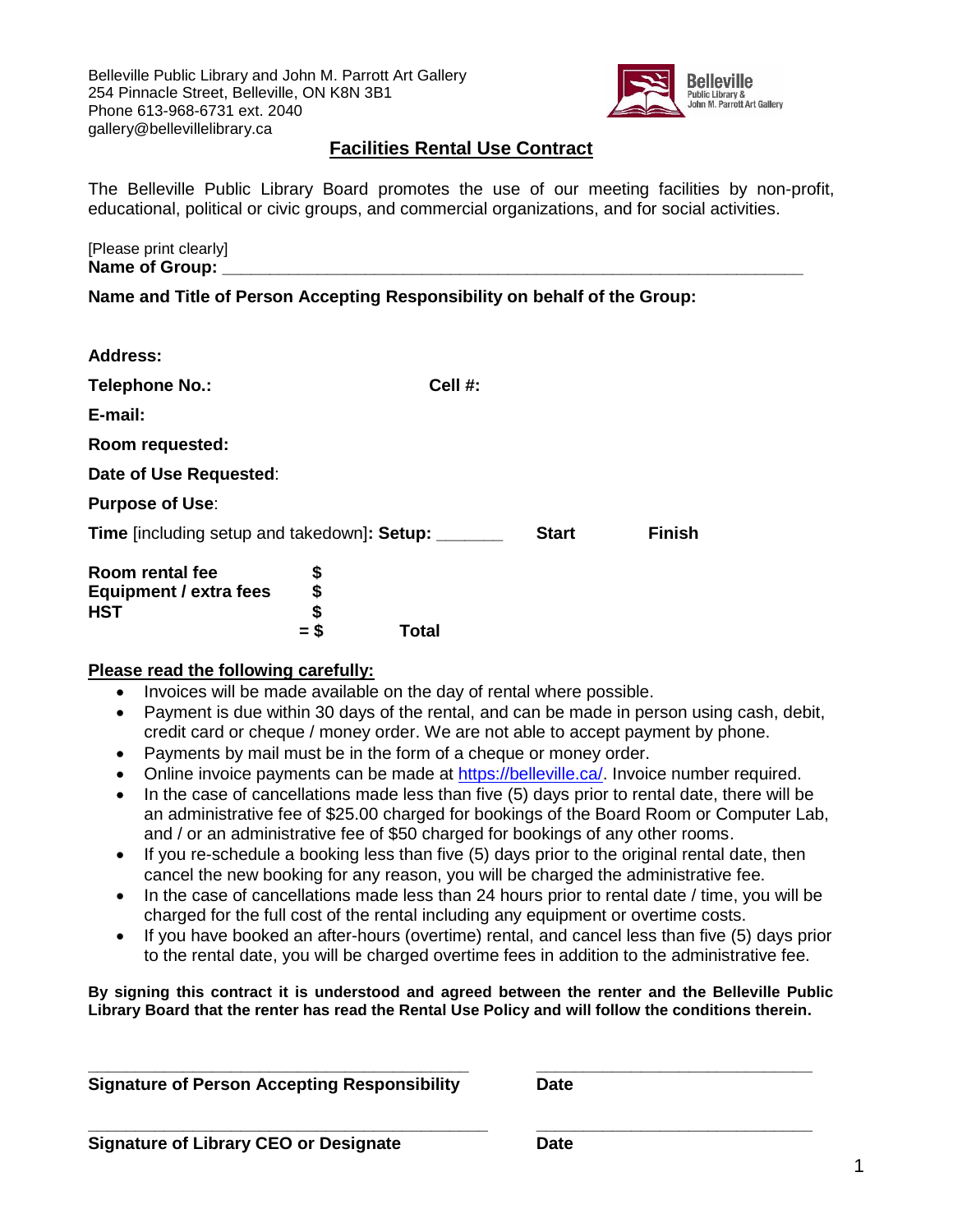**Rental Rates:** Rates are dependent upon the space requested, the type and the time of use. Each space is shown with a daily rate applicable for personal or commercial use.

Non-profit groups are invoiced at 50% of the rate if they are not charging admission for their event. If a non-profit group is charging admission for their event, they will be invoiced at 75% of the room rental rate.

The rate is reduced by 50% for rentals that end before 12:00 p.m. or start after 5 p.m.

Generally room rentals are not booked for times when the Library or Gallery are closed. If you are interested in renting a room beyond the normal operating hours of the Library or Gallery, please inquire as to overtime rates and availability.

| <b>Space</b>                                                                                         | <b>Daily Rate</b>                                  |
|------------------------------------------------------------------------------------------------------|----------------------------------------------------|
| Entire third floor<br>Meeting Room<br>Gallery 1<br>Gallery 2<br>Gallery 3<br>Betty Colden Board Room | \$850<br>\$300<br>\$300<br>\$250<br>\$250<br>\$100 |
| <b>Computer Instruction Lab</b>                                                                      | \$200                                              |
|                                                                                                      |                                                    |

# **There is a \$25 minimum charge for all rentals.**

*Freedom of Information – Personal information required on Library forms is for statistical or registration purposes only. Such information is collected under the authority of the Ontario Public Libraries Act, R.S.O. 1990 and will be used to facilitate the daily activities of the Library. Questions about the collection of this information should be directed to the CEO, 254 Pinnacle Street, Belleville ON K8N 3B1.*

**Facilities Available / Requested:** The Library / Gallery includes the following rental spaces:

- \_\_\_\_\_\_ Meeting Room: installed projection screen and white board; room darkening blinds; **24' x 38.5'**; capacity – Standing **170**; Non-fixed seats **75**; Non-fixed seats & tables **60**
- Art Gallery: Contact Wendy Rayson-Kerr, Acting Curator, ext. 2039 for more information
- \_\_\_\_\_ Board Room: installed projection screen; large board table and up to 16 chairs; **23' x 23'**
- Computer Instruction Lab: laptops, 1 teaching laptop with projector and screen. Seats 8 plus an instructor. **Contact library to discuss software availability.**

**Extras:** The following is available when booking a room. Indicate beside each item requested.

- \_\_\_ Use of servery with fridge and microwave. A **\$50 charge** will be applied to rental.
- \_\_\_ Use of grand piano. A **\$25 per hour, to a maximum of \$100** will be applied to rental.
- \_\_\_ Use of sound system (speakers, lapel + hand mic). A **\$25 charge** will be applied to rental.
- \_\_\_ Use of laptop, and / or \_\_\_ LCD projector. A **\$25 charge** will be applied to rental.